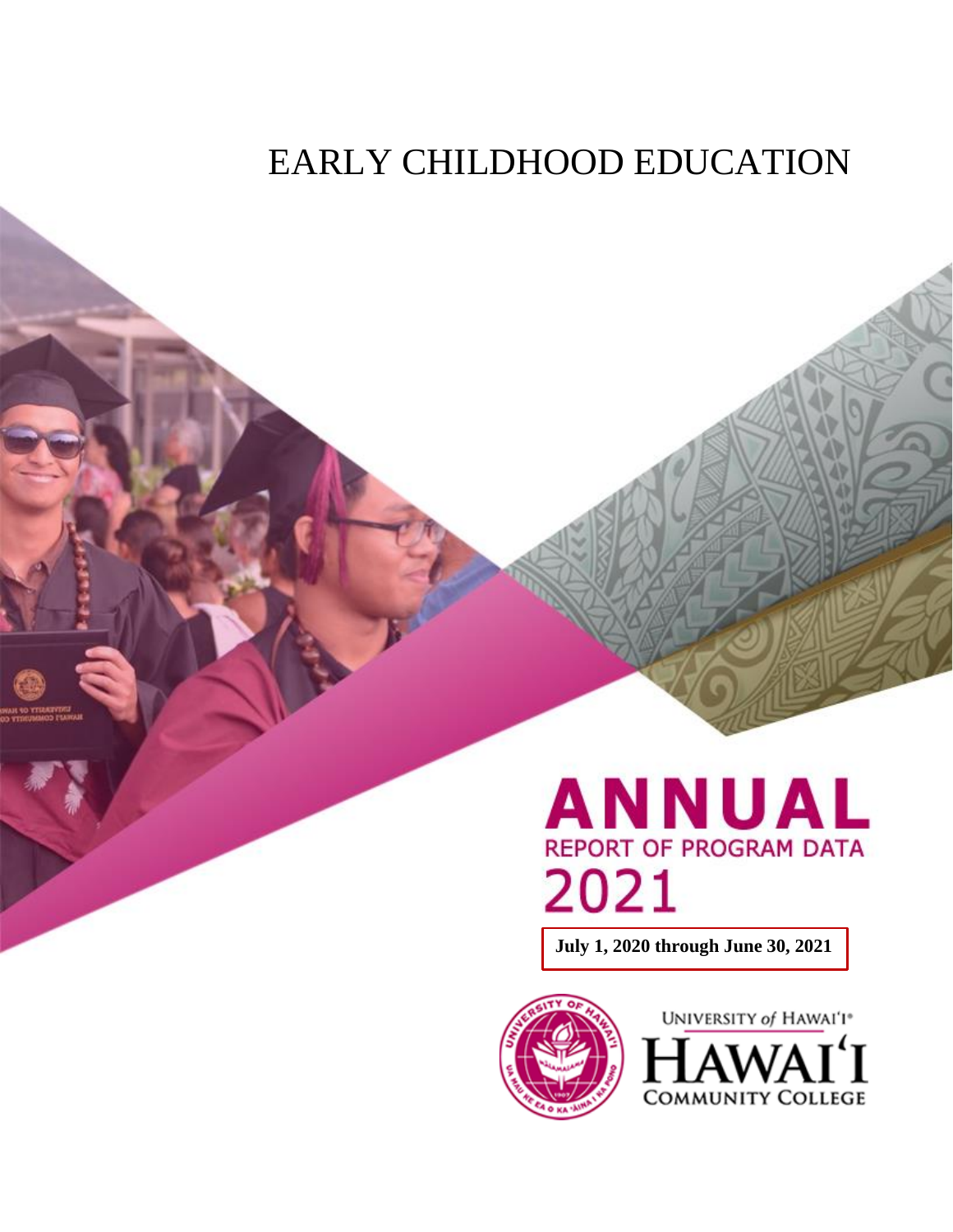### Submit this Review document in WORD via the **Hawaii CC - [Program & Unit Review Submission portal](https://hawaii.kualibuild.com/app/builder/#/app/60ef56c477b0f470999bb6e5/run)**

### **[Kuali Build](https://hawaii.kualibuild.com/app/builder/#/app/60ef56c477b0f470999bb6e5/run)**

attachments and supporting documentation may be uploaded in WORD, PDF, or EXCEL

### **1. Program or Unit Description**

Program Description: (per 2020-21 catalog)

This program is designed to provide attitudes, skills, and knowledge for people who work with young children and their families in a variety of early childhood programs. The two different Certificates of Competence (CO) or Certificate of Achievement (CA) prepare students for support roles in early childhood programs. An Associate in Science (AS) degree prepares students to be teachers or lead practitioners in early childhood programs. Students taking laboratory or practicum courses are required to complete fingerprinting and pass the criminal history record checks. This degree is fully articulated with the Bachelor of Arts in Social Science (with a concentration in Early Childhood Education) offered through the University of Hawaiʻi West O'ahu via distance education. Students interested in pursuing the BA degree with UH West O'ahu are encouraged to meet with an Early Childhood Education program advisor their first semester. The AS degree also articulates with Chaminade University's and UH Mānoa's education program degrees.

This program targets any person seeking to work as an early childhood educator. It also targets persons who are needing to fulfill workforce requirements or to qualify for their existing positions.

PLOs: (Program Learning Outcomes)

- 1. Use knowledge of child development and individual children to create healthy, challenging learning environments and experiences.
- 2. Build respectful partnerships with children, families, colleagues and communities.
- 3. Build positive relationships and guide children through supporting interactions.
- 4. Observe, document and assess children's development and learning in partnership with families.
- 5. Plan, implement, and assess learning experiences using appropriate content concepts and methods.
- 6. Using reflective practices, base decisions, and actions on ethical and professional standards.
- 7. Advocate for children and their families within the program.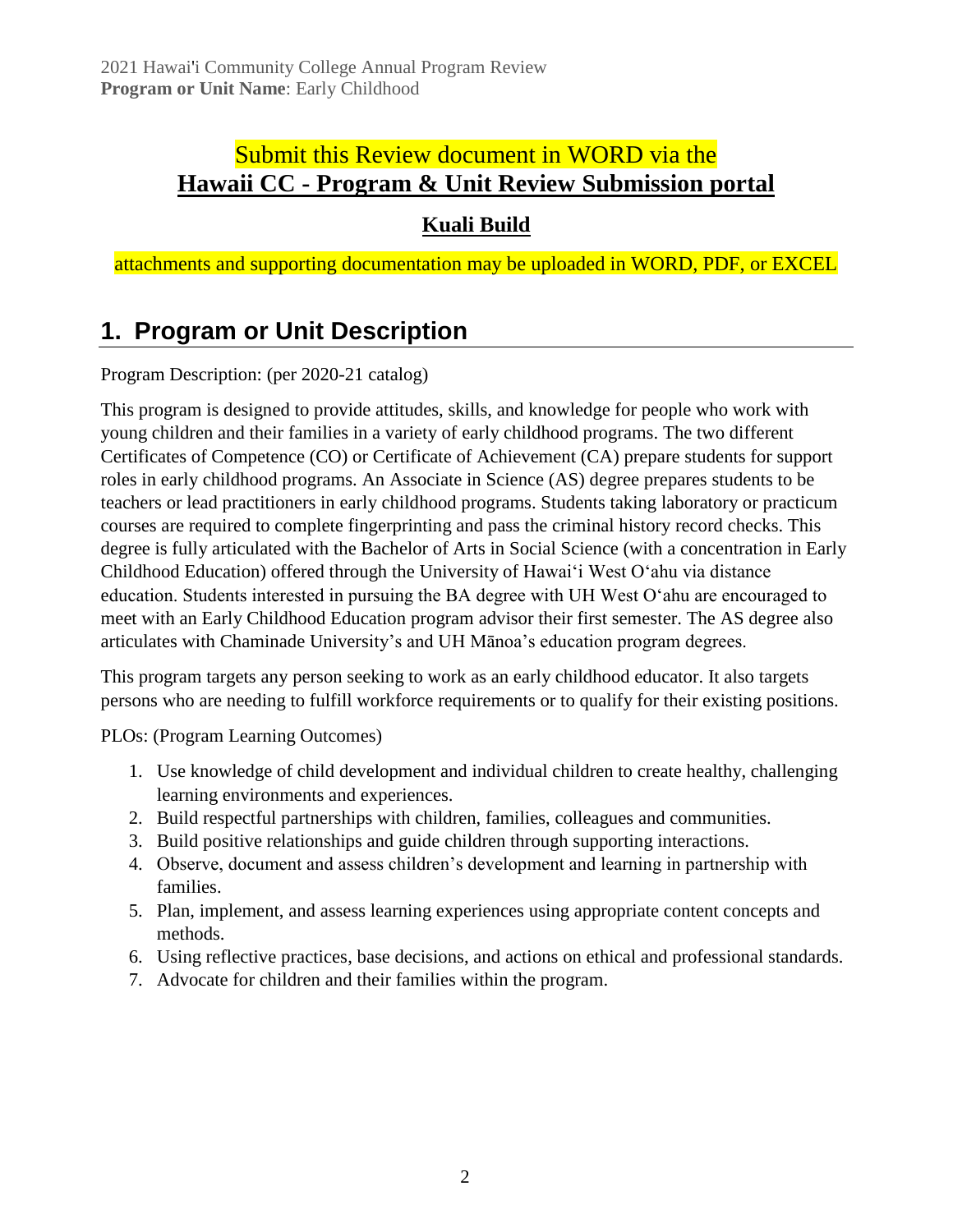### **2. Analysis of the Program/Unit**

#### [UHCC Annual Report of Program Data \(VARPD\) of Early Childhood Education](https://uhcc.hawaii.edu/varpd/index.php?y=2021&c=HAW&t=CTE&p=2319)

*Strengths and weaknesses in terms of demand, efficiency, and effectiveness based on an analysis of the Quantitative Indicators. CTE programs must include an analysis of Perkins Core indicators for which the program did not meet the performance level. Include Significant Program Actions (new certificates, stop outs, gain/loss of positions, results of prior year's action plan).*

The ARPD data shows that the ECE program is HEALTHY overall.

The DEMAND Indicators show as HEALTHY overall. This is a strength.

- 1) There is a slight decrease in the "county pro-rated positions."
- 2) Schools closed due to COVID-19.
- 3) Schools reduced enrollment to comply with CDC protocols, parents staying at home more, and teachers staying home, retiring, or quitting.

While the DEMAND for ECE positions fluctuated across the years and across the state and county, ECE majors have remained stable.

- 1) State positions went from 268 to 139 from 2018 to 2020.
- 2) County positions reduced from 29 to 16 in the same time span.
- 3) ECE majors have remained stable (60-66).

Our "Fall Full Time" majors have increased from 30% to 39%, a change of 9%; however, our "Fall Part Time" majors have decreased by 9%. The majority of ECE students are still Part Time.

Similar action happened in spring.

- 1) Slight decrease from 36% to 34% for Spring Full Time majors. Part Time increased from 64% to 66%.
- 2) The FTE program class enrollment has increased slightly from 21 to 28 students. ECE majors' semester hours in program classes have increased from 500-599, while the nonmajors have increased from 132 to 230 semester hours. This shows that the courses are being taken more by ECE majors.
- 3) Two faculty members delivered 16 courses over two semesters.

The EFFICIENCY indicators show as HEALTHY overall. This is a strength.

- 1) Average Class Size has increased from 14 students to 17 students, an increase of 21.43%.
- 2) Fill Rate has increased from 64% to 79.1%. The number of students for this fill rate is not provided in the ARPD data. Our own calculations, based upon a class size of 22, indicates that a 77% fill rate is a class size of 17 students.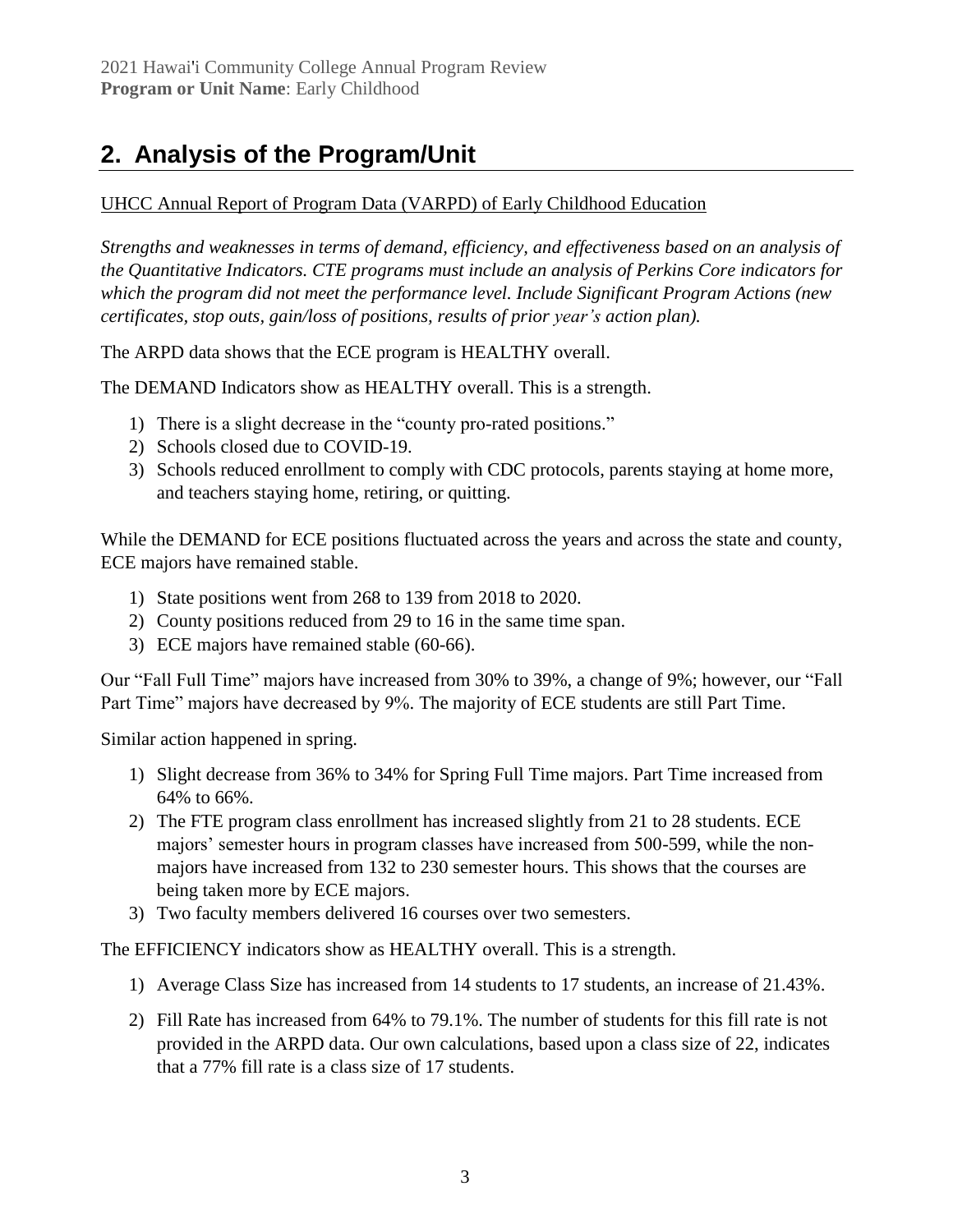- 3) Low enrolled classes have decreased from 5 to 4. #16 indicator will probably always be high due to the design of the program, which has lab and practicum courses with limited enrollment. To address low-enrolled classes, we are looking at only offering the lab course and the practicum course once a year each.
- 4) Indicators reflect recruitment efforts and responsiveness of the program to meet the current workforce requirements. Scheduling courses online and during the evenings have attracted working students needing ECE coursework to become employed or continue employment.

The EFFECTIVENESS indicators show as HEALTHY.

- 1) There has been a decrease of Successful Completion with C or higher of 5%.
- 2) There has been an increase of withdrawals with a "W" by 16 student to 30 students, an increase of 53%. This may be attributed partly to use of the distance learning modalities that require students to learn new technology and communication skills. They also need consistent and reliable access to technology.
- 3) There has been a decrease of 6% for Persistence from Fall to Spring and a decrease of 12% Persistence from Fall to Fall.
- 4) Five AS degrees were awarded in Spring 2021. 10 Certificates were awarded, up from 4.
- 5) Transfer to four- year colleges went from one to five students.

From the data we predict that possibly students will withdraw if they find that the field is not a match, if they are not keeping a "C" grade average, or if life events prevented continuance. Those students that remain are more likely to persist in the program as the data suggests. With program responsiveness to workforce trends, more non-traditional students are enrolling. Often these are students employed and/or new to the college experience, therefore integrating time management and academic skills may be a challenge.

#### **Distance Indicators**

With the mandate of online courses for the school year, the program's online course offerings increased from the previous year's four online courses to 13 online courses, an increase of 225%. Distance Indicators show that our online classes are full at 82%. As expected, with offering only online courses, enrollment in distance education courses increased to 263 students from the previous year's total of 85, an increase of 309%.

The Persistence from Fall to Spring decreased slightly by 2%. Completion rate with a "C" or higher at 70%, is lower than last year's rate of 75%. This may be attributed partly to use of the distance learning modalities that require students to learn new technology and communication skills. They also need consistent and reliable access to technology.

In the last two years, Early Childhood Programs have been contacting us because workers are being required, through statewide initiatives, to complete a set of early childhood courses. Often these are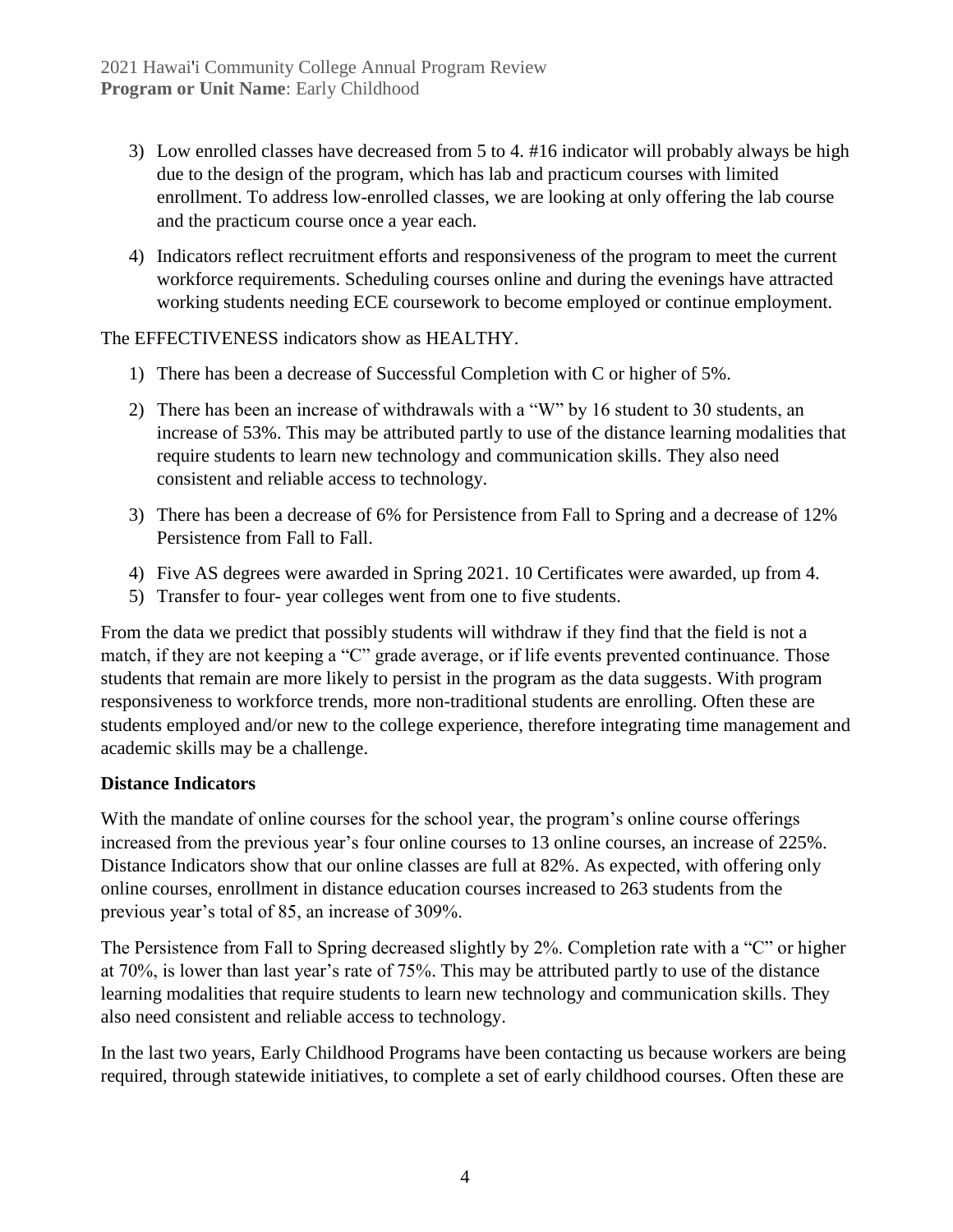students new to the college experience. Therefore integrating time management and academic skills may be a challenge.

Because of their work schedules, these students sign up for distance courses. However, because they are new or returning after an extended hiatus, they do not always come to class with the skill set needed for distance learning.

We tripled the amount of online courses. Three of the additional courses were being taught for the first time.

#### **Perkins Indicators**

Perkins Indicators show that the program met both 1P1, Postsecondary Placement and 1P2, Earned Recognized Credential. Students were advised throughout the ECE program and prior to HawCC graduation of postsecondary options included articulated pathways and disciplines within the UH system and a newly updated articulation agreement with a private university. This individualized, one-on-one consultation helped students continue their postsecondary education and also proved successful in helping students obtain their postsecondary certificates and degrees. The majority of students who have graduated from the program have retained employment in the field of early childhood education. 3P1, Non-Traditional Program Concentration, has no data attached for AY 2020-21; therefore we were unable to provide analysis at this time.

| 1P1 | <b>Postsecondary Placement</b>           | Goal: 22 | Actual: 100          |
|-----|------------------------------------------|----------|----------------------|
| 2P1 | Earned Recognized Credential             | Goal 33  | <b>Actual: 34.62</b> |
| 3P1 | Non-Traditional Program<br>Concentration | N/A      | N/A                  |

#### **Program Actions for AY 20-21**

- 1) Added three new online classes: ECED 131, ECED 263 and ECED 264.
- 2) Submitted proposals for the aligned CLOs and course descriptions with all sister UH campuses through the PCC. All proposals were approved.
- 3) Attended virtual recruitment activities, such as high school and college career days, and we created an online video for future use at all high schools.
- 4) Created and received approval for a new nine-credit Certificate "ECED CO CDA-Prep" to help DOE Educational Assistants and future Early College students obtain a degree that will help them in the workforce and will scaffold future ECE degrees.
- 5) Grant and Early College work/ ELCP collaborations Hired a coordinator, met with partners (list), published an article in the Tribune Herald, and recruited students for Early College.
- 6) Strategized statewide ECE grant collaboration with higher education consortium called Kaulanakilohana.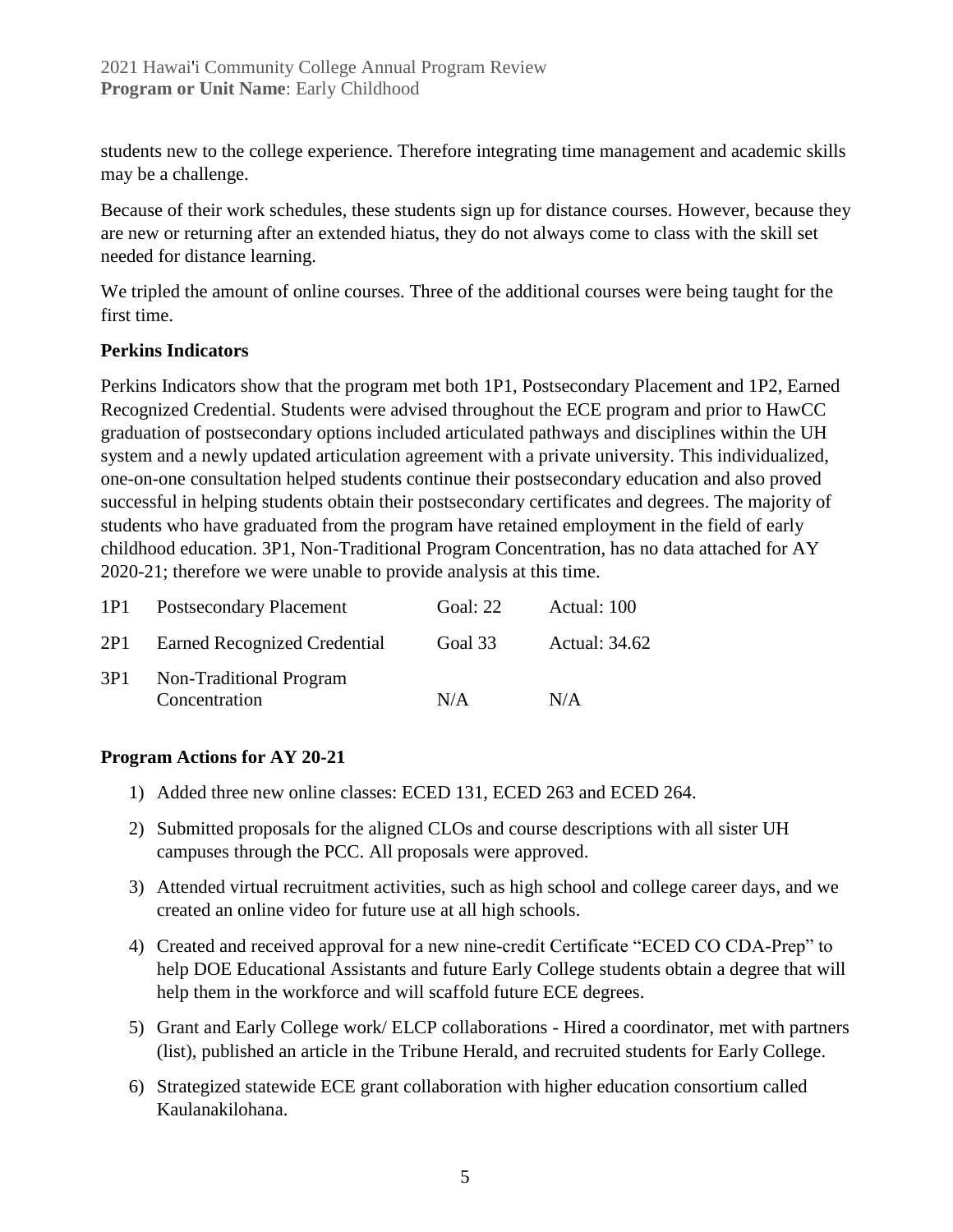- 7) Vetted Lecturer pool (55 applicants) in preparation for future interviews
- 8) Partnered with early learning community organizations to plan and deliver workshops and conferences: HiAEYC, ʻOhana Engagement, Early Learning Consortium, etc.
- 9) Put in place COVID-19 protocols Strict adherence to protocols for the campus, faculty, lab center and students including Lumisight app, masks, sanitizing, social distancing, COVID-19 vaccines, and testing when needed.

### **3. Program Learning Outcomes or Unit/Service Outcomes**

- *a) List all Program Learning Outcomes (PLOs) or Unit/Service Outcomes (UOs) and their alignment to the College's Institutional Learning Outcomes (ILOs).* Please click on the link to see our table of PLO/ILO Alignment below.
- **PLOs** (program level student learning outcomes)
	- 1. Use knowledge of child development and individual children to create healthy, challenging learning environments and experiences.
	- 2. Build respectful partnerships with children, families, colleagues and communities.
	- 3. Build positive relationships and guide children through supportive interactions.
	- 4. Observe, document and assess children's development and learning in partnership with families.
	- 5. Plan, implement, and assess learning experiences using appropriate content concepts and methods.
	- 6. Using reflective practices base decisions and actions on ethical and professional standards
	- 7. Advocate for children and their families within the program.

\*\*\*\*\*\*\*\*\*\*\*\*\*\*\*\*\*\*\*\*\*\*\*\*\*\*\*\*\*\*\*\*\*\*\*\*\*\*\*\*\*\*\*\*\*\*\*\*\*\*\*\*\*\*\*\*\*\*\*\*\*\*\*\*\*\*\*\*\*\*\*\*\*\*\*\*\*\*\*\*

#### [ECE PLO/ILO Alignment](https://docs.google.com/document/d/1wr7JKRP2z80zaNhuHeYu6AD50wYqAB5ARI6FwpZaMhQ/edit)

*b) List the PLOs or UOs that have been assessed in the year of this Review. Instructional programs must list the courses that have been assessed in the year of this Review and identify the alignment(s) of Course Learning Outcomes (CLOs) to the PLOs. If no assessment was conducted in the year of this Review, provide an explanation and schedule of upcoming planned assessments.*

We did not perform any formal PLO assessments in the AY 20-21. We conducted our usual round of courses that include the PLOs and CLOs. However, we graduated five students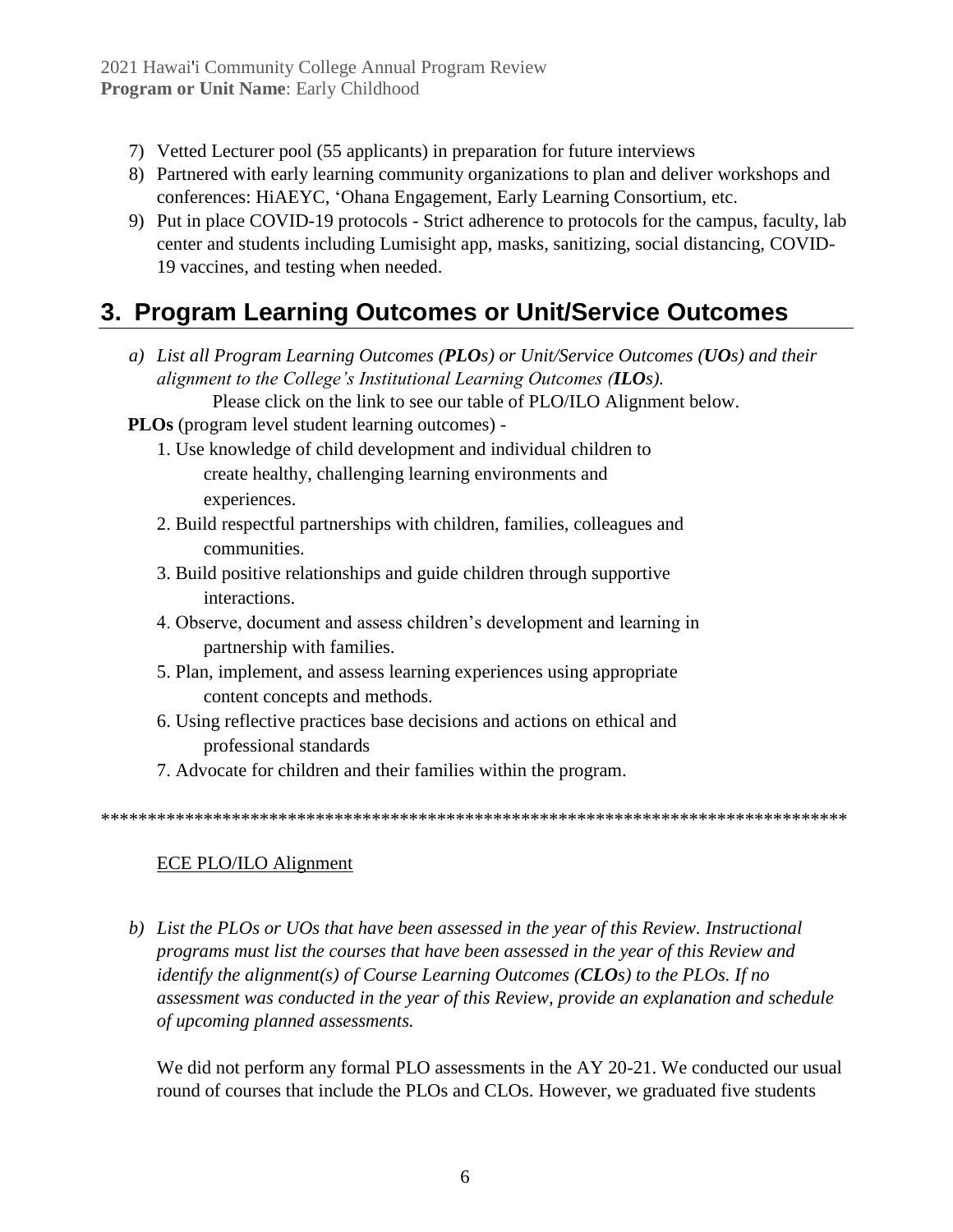who are required to have understood and performed all seven of the PLOs during their last semester in their practicum class.

*c) Assessment Results: provide a detailed discussion of assessment results at the program (PLO) and course (CLO), or unit (UO), levels in the year of this Review. Provide an analysis of how these results reflect the strengths and challenges of the program or unit in meetings its Outcomes.*

No course assessments were scheduled for this past year. However, three courses went completely online due to COVID-19, so there would have been very little time for that. We perform our courses every semester according to standardized CLOs which are aligned to the PLOs.

[ECE CLO/PLO Alignment Matrix F21](https://docs.google.com/document/d/1ypFwMaSeM310jJkycCNb4J4gEhXA8BU5oSpYO_5rgT0/edit)

*d) Changes that have been made as a result of the assessment results: instructional programs must provide a discussion of changes made as a result of the analysis of assessment results, e.g., to curriculum, instruction, development of student learning opportunities, faculty professional development activities, assessment strategies, etc.; non-instructional units must provide a discussion of changes made as a result of the analysis of assessment results, e.g., to services, operations, personnel training, assessment strategies, etc.*

Due to no assessments scheduled or performed this past year, there are no results to report. In addition, there were many rapid course delivery changes due to COVID-19 in Spring 2020 and Fall 2020 that would have required a different assessment strategy.

e) Course Changes from assessment results from CPR AY18-20

**ECED 105** - Redid the reviewer rubric so that it better reflects the assignment for clearer results. This class will be reassessed during the next assessment cycle.

**ECED 131** - Scaffolded students' learning by delivering parts of the assignment in specific, sequential sections to facilitate a more in-depth understanding of the scope of skills. This class will be reassessed during the next assessment cycle. However, this assignment was delivered per the action plan and was enhanced with video clips. Anecdotally, students were able demonstrate better understanding of the assignment.

**ECED 190** - Created a supplemental sheet explaining the rating scale and typical student behaviors associated with that rating. This will continue to be on our action plan for the next review period. This class will be reassessed during the next assessment cycle.

**ECED 245** - Redid instructions including a checklist of components needed. Rubric was aligned with assignment components. This class will be reassessed during the next assessment cycle.

**ECED 264** - Assessment results were completed. No recommended changes needed at this time. This class will be reassessed during the next assessment cycle.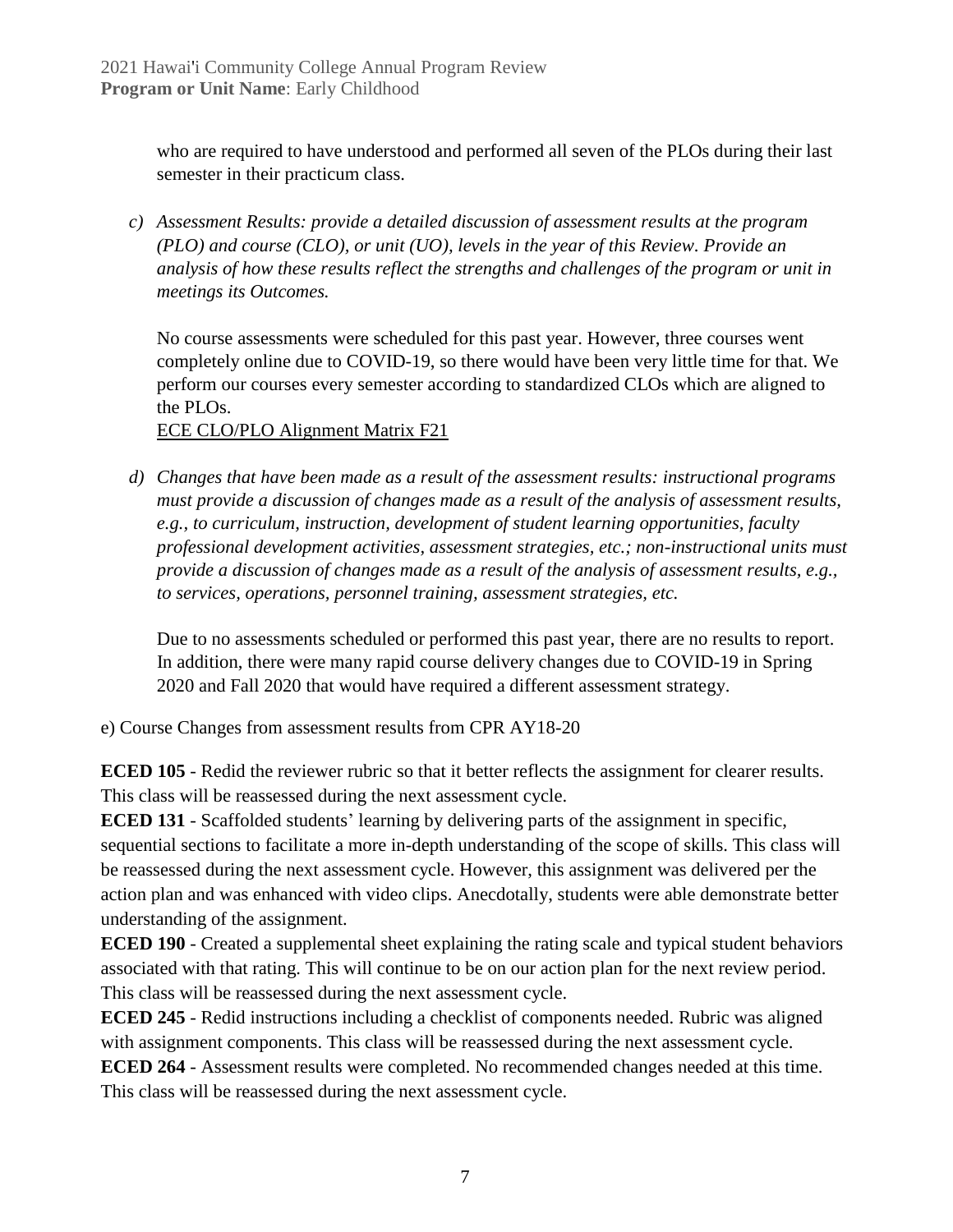### **4. Action Plan**

*Based on findings in Parts 1-3, develop an action plan for your program or unit from now until your next Review, or as appropriate, update the action plan provided in your last Comprehensive Review.*

*Be sure to focus on areas to improve as identified in ARPD data or unit-developed measures, the results of assessments of student learning or unit/service outcomes, and results of survey and other data used to assess your program or unit.* 

*This action plan must include an analysis of progress in achieving previous planned improvements including the results of the prior Comprehensive Review's action plan(s). Discuss how the goals identified in that prior action plan were met and the impact on the program or unit; or, if not met, discuss why and the impact on the program or unit, and whether those goals are being carried over to the current action plan.*

Action Plan from CPR (AY18-20)

- Work with the ECE community statewide regarding a Strategic Plan, nationwide grant and the future of the Executive Office of Early Learning - major topics include workforce readiness and improved compensation for ECE providers.
	- In process: Meeting monthly with higher education consortium, Kaulanakilohana, to implement the statewide higher education grant, ECE3.
- Pursue more comprehensive marketing of program and recruitment of students.
	- Through the Early Learning Career Pathways Project, a Project Coordinator was hired who meets bi-weekly with the ECE faculty to develop and implement a comprehensive marketing program for recruitment of high school students.
- Continue to work with administration to survey graduates for ways to improve delivery of the program and persistence between semesters and increase graduation rates.
	- Ongoing discussions with department chair and administration.
- Work with UH Hilo to create a possible 2+2 pathway from HawCC to UH Hilo.
	- Pending negotiations between administrations of HawCC and UH Hilo.
- Continue developing the Early College pathway with the high schools when the pandemic has abated.
	- Met with DOE counselors, CTE DOE coordinator, and HawCC Early College Coordinators to establish course codes for dual credits (also see bullet point two).
- Have the 9-credit certificate (ECED CO-CDA Prep) approved and be used by DOE and Early College as a stepping stone to higher degrees.
	- Approved and being used by DOE and Early College for recruitment.
- Submit all of the cross-campus, re-aligned CLOs/course descriptions for approval.
	- Submitted, approved, and entered into Kuali.
- Achieve Diversification of the other two courses (ECED 105 and 110), that are part of the new CDA Prep Certificate, to better articulate with other campuses in the UH system.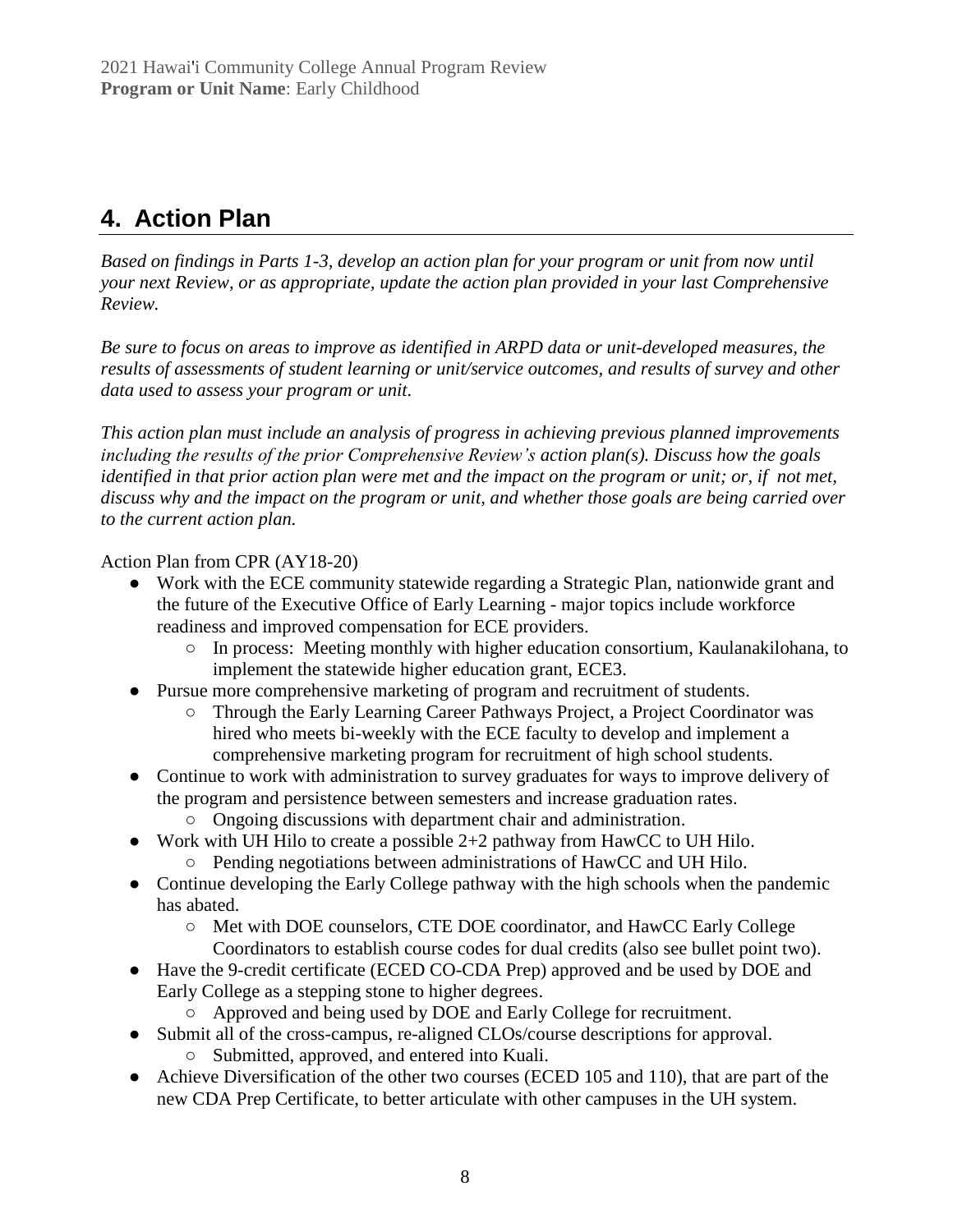#### 2021 Hawai'i Community College Annual Program Review **Program or Unit Name**: Early Childhood

- Accomplished for both courses.
- Update and revise an MOA with Chaminade to create more career pathways for our students.
	- Updated and approved MOA. Started MOA in Fall 2021.
- Utilize the MOA with Kamehameha Schools, which will provide more practicum and observation sites for our ECE students, thereby increasing more opportunities for persistence and completion.
	- MOA approved; however, Kamehameha Schools has temporarily closed its sites to outside visitors due to COVID-19/state childcare licensing restrictions (Department of Human Services).
- Convert the two final 200-level curriculum courses to online to meet the needs of the pandemic and future online ECE students.
	- ECED 263 and ECED 264 were created and delivered online AY 20-21.
- Work with community partners to facilitate better employment opportunities during practicum experiences.
	- Ongoing due to COVID-19 restrictions in child care sites.
- Create three more online courses (ECED 131, 263, 264) to be able to offer all ECED coursework online at HawCC; exceptions would be ECED 190 - Lab, ECED 191 - Practicum 1 (field) and ECED 291 - Practicum 2 (field).
	- Accomplished. Created online courses for ECED 131, 263 and 264.
- Continue to orient the students upon course entry to all of the skills needed to successfully navigate the class by providing tools such as the syllabus, timeline, Laulima help links and tools, office hours and open appointments. We will also continue to work with advising to ensure seamless transition into the college environment and our program.
	- Ongoing and will always be continuing. It is an integral part of this program.

*This action plan should include specific recommendations for improvement(s) or planned program or unit action(s) that will guide your program/unit through to the next program/unit Review cycle. The plan must include details of measurable outcomes, benchmarks and timelines.* 

*Specify how the action plan aligns with the College's Mission and Strategic Plan. Include a discussion of how implementing this action plan will contribute to the College achieving the goals of the Strategic Plan.* 

[https://hawaii.hawaii.edu/sites/default/files/assets/docs/strategic-plan/hawcc-strategic-directions-](https://hawaii.hawaii.edu/sites/default/files/assets/docs/strategic-plan/hawcc-strategic-directions-2015-2021.pdf)[2015-2021.pdf](https://hawaii.hawaii.edu/sites/default/files/assets/docs/strategic-plan/hawcc-strategic-directions-2015-2021.pdf)

#### **Strategic Plan Alignment:**

We believe that our vision and mission for our Early Childhood Program aligns with the HawCC Strategic Plan. We are always mindful of ways in which we can increase these alignments.

#### **Hawai`i Graduation Initiative**

**HGI 1:** Strengthen K-12 to Early College pipeline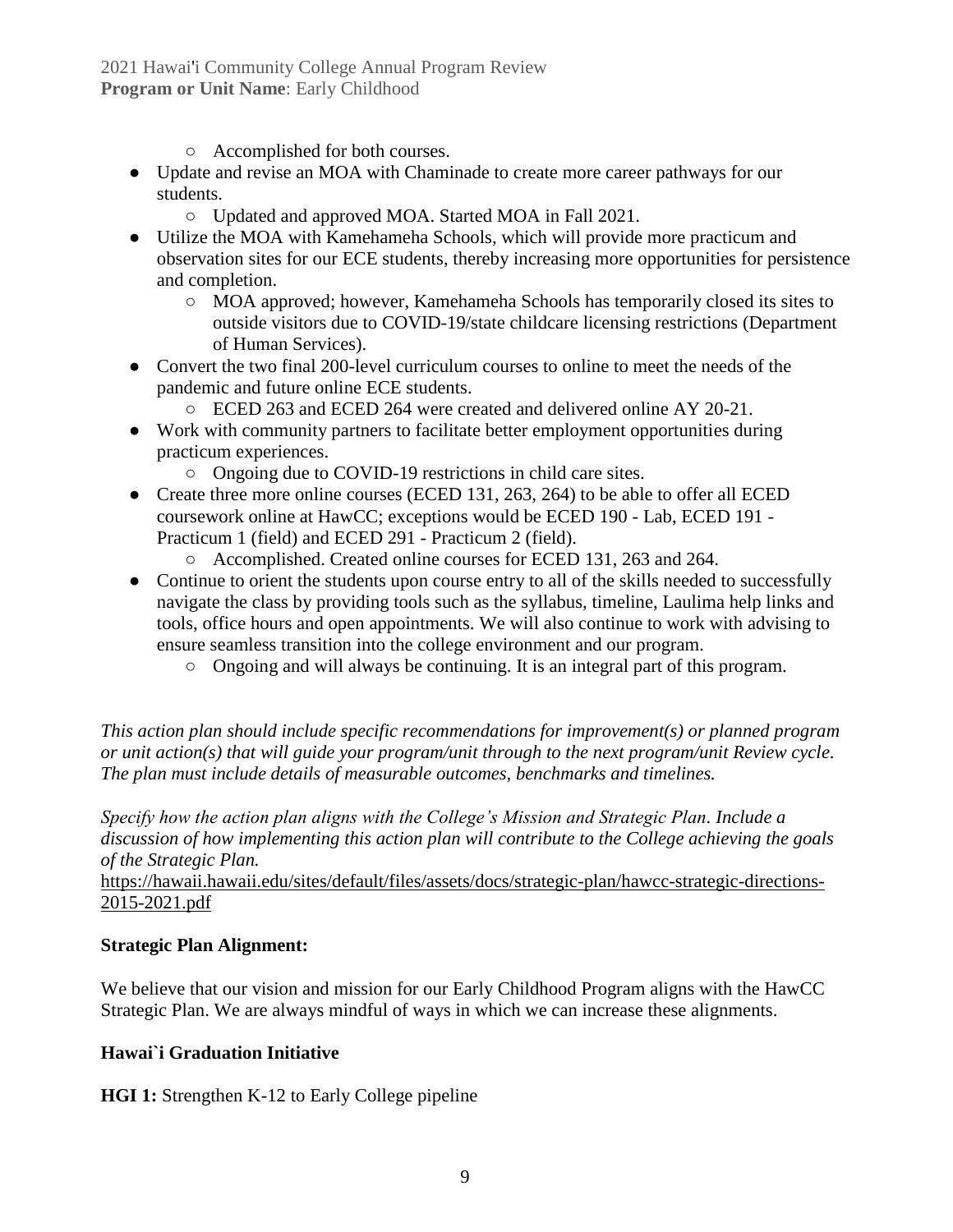Through a privately funded three-year grant, the ECE program is partnering with DOE and Kamehameha Schools to deliver Early College coursework at two East Hawaiʻi high schools. The project officially began January 2021 after numerous and ongoing consultations with the project partners, DOE counselors, and the HawCC Early College Coordinator. A nine-credit certificate, ECE CO-CDA Prep, was created and approved to facilitate those students who completed the three courses to receive a college certificate that articulates to other certificates and an AS degree in Early Childhood.

#### **HGI 2: Persistence**

We are establishing and updating MOAs with other UH campuses. An articulation agreement was updated and approved with Chaminade University Early Childhood Education degree to broaden student opportunities to achieve educational goals. Our program worked with UHM to establish a privately-funded scholarship program for ECE students in the UH System. For next academic year, over \$16,000 will be awarded to HawCC ECE students.

#### **HGI 3:** Align curriculum with workforce needs

Our ECE Advisory Council recommended we continue to set a high bar in our curriculum, because they expect highly qualified staff in their programs. With our coursework being online during the AY 20-21, the flexible schedule and use of video conferencing has been accommodating to students' work and home routines. We added to the curriculum current initiatives in the workforce, such as advocacy for the workforce and updated licensing requirements, especially regarding health and safety during this time of pandemic.

#### **HGI 4:** Pālamanui

We met with Pālamanui admin and counselors to share supports for the West Hawaiʻi community, including the various ECE career pathways available to students who seek four-year and graduate degrees without traveling to another island. We also shared the articulation agreements and wider use of distance learning to support student persistence in degree programs. We continually offer online courses of various modalities to meet the needs of students across the island. We also travel to West, South and North Hawaiʻi to facilitate student practicums in their communities, so students do not have to travel to Hilo.

#### **Hawai`i Innovation Initiative Action Goal (HI2)**

#### **HI2 3:** Support Hawai`i Island's location and critical gaps

We are sensitive to and supportive of research and any innovation that improves the opportunities for students to reach their highest potential and succeed in their academic endeavors. One way we are working to achieve this is to create partnerships within the ECE community for students to transition into the workforce. An MOA was created with Kamehameha Schools allowing our students to complete a practicum at the various preschool sites island wide. This will give our students a hands-on, authentic experience of a working environment and hopefully establish industry networking for future employment.

#### **21st Century Facilities (21CF)**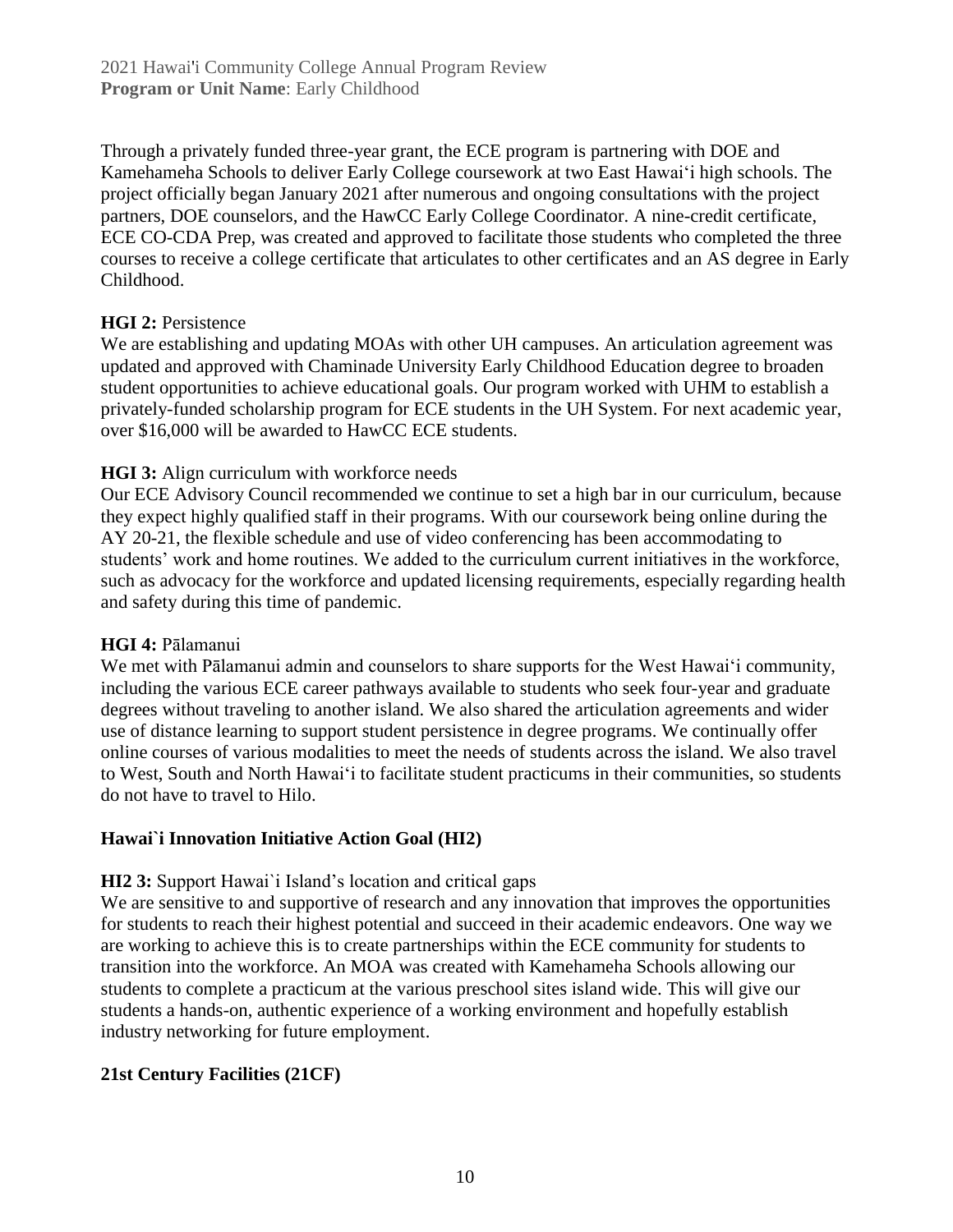#### **21CF 1:** Adapt models & practices to manage UH facilities

Our main classroom has received state-of-the-art video, camera, and monitor equipment to facilitate synchronous social distanced instruction. We use all of it for our Zoom and face-to-face classes. We also are available for other instructors or administrators for classes, trainings, or meetings.

#### **21CF 2:** Sustainability

We embed in our curriculum ways to incorporate the ideas of sustainability into lesson plans and assignments, when pertinent. We practice recycling in the classroom and reuse supplies. Several large scale course projects require the use of recycled materials.

Be sure to list resources that will be required, if any, in section 5 below.

\*The action plan may be amended based on new initiatives, updated data, or unforeseen external factors between now and the next Comprehensive Review. Include how the actions within the plan support the college's mission. In addition to the overall action plan for the program, include specific action plans for any Perkins Core Indicator for which the program did not meet the performance level.

- 1) HGI 1: Disseminate to students and counselors three courses with Diversifications. These are now available for Early College and intercampus transfers: ECED 105, ECED 110, and ECED 131. These courses make up the new ECE CO-CDA Prep Certificate that articulates into the ECED degree program.
- 2) HGI 1: Hire for the lecture pool to teach Early College.
- 3) HGI 2: Work with administration to develop exit and non-returning student surveys to better identify persistence rates.
- 4) HGI 3: Continue to include rigor in the courses and share resources that offer support as needed. Program Learning Outcomes will continue to be aligned with industry standards as per feedback from ECED Advisory Council. Syllabus is used to inform of student support services, and referrals will be done as needed.
- 5) HGI 4, HI2 3 and 21CF 1: Incorporate use of video conferencing platforms that utilize student group work, presentations, video recording projects. This will enhance student skills via distance learning and increase access for students across the island. Students will be introduced to using online tools such as Google Docs/Slides and others apps such as Remind, Padlet, EdPuzzle, and Kahoot to increase proficiency in the course content.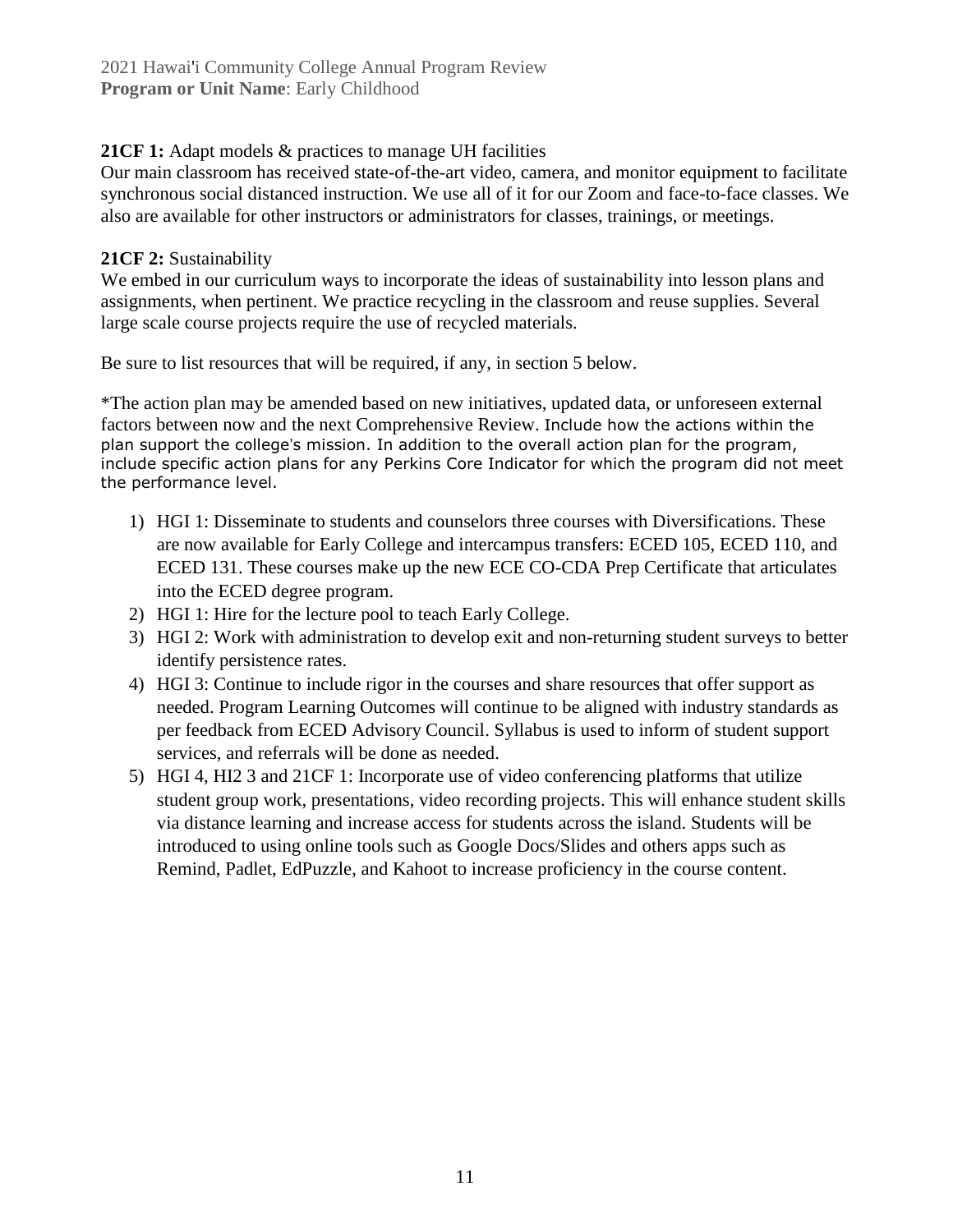### **5. Resource Implications - \* ONE-TIME BUDGET REQUESTS ONLY \***

Detail any ONE-TIME resource requests that are not included in your regular program or unit operating "B" budget, including reallocation of existing resources (physical, human, financial). \*Note that CTE programs seeking future funding via UHCC System Perkins proposals must reference their ARPD Section 4. Action Plan and this ARPD Section 5. Resource Implications to be eligible for funding.

#### **X**☐ **I am NOT requesting additional ONE-TIME resources for my program/unit.**

#### ☐ **I AM requesting additional ONE-TIME resource(s) for my program/unit. Total number of items being requested: \_\_\_\_\_\_\_\_\_\_\_(4 items max.)**

\*For each item requested, make sure you have gathered the following required information and all relevant documentation before you upload this Review; you will submit all information and attachments for your **Resource Request** as part of your Review document submission via the

Hawaii CC - [Program & Unit Review Submission portal](https://hawaii.kualibuild.com/app/builder/#/app/60ef56c477b0f470999bb6e5/run) <https://hawaii.kualibuild.com/app/builder/#/app/60ef56c477b0f470999bb6e5/run>

 $\blacktriangleright$  Item Description

**◆** Justification

- $\blacktriangleright$  Priority Criteria (must meet at least one of the following):
- 1. Ensure compliance with mandates and requirements such as laws and regulations, executive orders, board mandates, agreements and contracts and accreditation requirements.
- 2. Address and/or mitigate issues of liability, including ensuring the health, safety and security of our Kauhale.
- 3. Expand our commitment to serving all segments of our Hawaii Island community through Pālamanui and satellite centers
- 4. Address aging infrastructure.
- 5. Continue efforts to promote integrated student support in closing educational gaps.
- 6. Leverage resources, investments with returns, or scaling opportunities
- 7. Promote professional development.

| <b>Category-Specific Information</b> |                       |                    |                         |                           |  |  |  |
|--------------------------------------|-----------------------|--------------------|-------------------------|---------------------------|--|--|--|
| Equipment                            | <b>Estimated Date</b> | Quantity / Number  | Total Cost (with        | On Inventory List         |  |  |  |
|                                      | Needed                | of Units; Cost per | $S\&H$ , tax)           | $(Y/N)$ ; Decal #,        |  |  |  |
|                                      |                       | Unit               |                         | Reason replacing          |  |  |  |
| <b>Facilities</b>                    | <b>Estimated Date</b> | <b>Total Cost</b>  | Monthly/Yearly          | <b>Utilities Required</b> |  |  |  |
| <b>Modification</b>                  | Needed                |                    | <b>Recurring Costs</b>  |                           |  |  |  |
| <b>Personnel</b>                     | <b>Estimated Date</b> | FTE; Position      | <b>Estimated Salary</b> | Was an Existing           |  |  |  |
| <b>Resource</b>                      | Needed                | Type; Position     |                         | Position Abolished?       |  |  |  |
|                                      |                       | Title              |                         | $(Y/N)$ ; Position #      |  |  |  |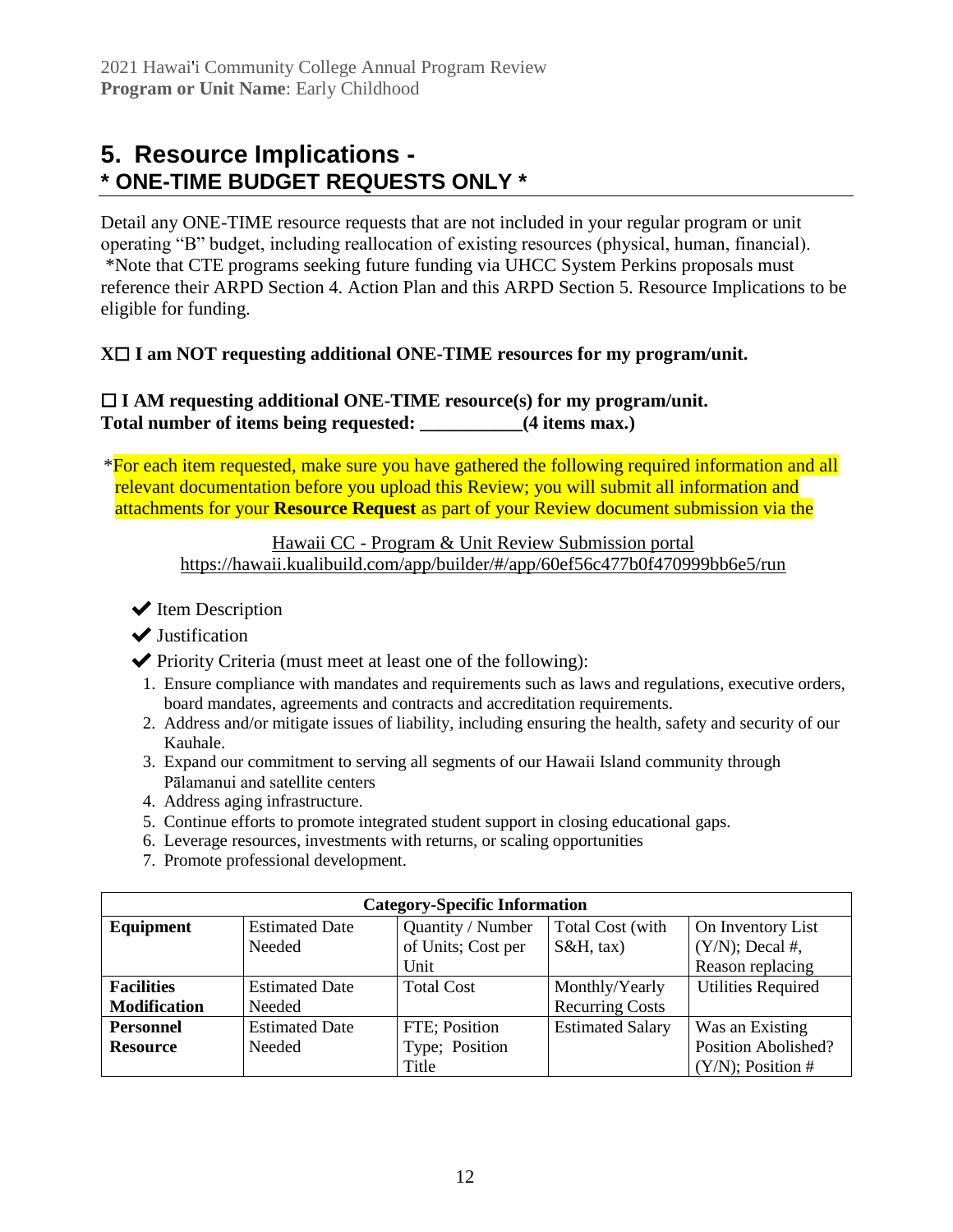| <b>Professional</b> | <b>Estimated Date</b> | Have you applied     | Professional           | PD Details; Impact; |
|---------------------|-----------------------|----------------------|------------------------|---------------------|
| <b>Development</b>  | Needed                | before $(Y/N)$ ; was | Development            | <b>Total Cost</b>   |
|                     |                       | it approved?         | Type                   |                     |
| <b>Reallocation</b> | <b>Estimated Date</b> | <b>Total Cost</b>    | Monthly/Yearly         | Reallocation        |
|                     | Needed                |                      | <b>Recurring Costs</b> | Proposal            |

### **6. Optional: Edits to Occupation List for Instructional Programs**

Review the Standard Occupational Classification (SOC) codes listed for your Instructional Program and verify that the occupations listed align with the program learning outcomes. Program graduates should be prepared to enter the occupations listed upon program completion. Indicate in this section if the program is requesting removal or additions to the occupation list.

☐ **I am NOT requesting changes to the SOC codes/occupations listed for my program.**

#### **□ I am requesting changes to the SOC codes/occupations listed for my program.** [O\\*Net CIP-SOC Code Look-up](http://www.onetonline.org/)

*\*in the Crosswalks box, choose "Education," then enter CIP number to see related SOC codes*

*List below each SOC code for which change is being requested and include details of requested code deletions and/or additions. Include justification for all requested changes.* 

*\*All requested changes to the SOC codes/occupations listed for programs must be discussed with and approved by the Department/Division Chair.*

Here are the numbers we feel will add to the list of appropriate SOC codes to improve the data on the ARPD. ( "\*" by "SPED" = "Special Education"). We currently have only three codes, which do not accurately reflect what is happening in the workforce.

- 39-9011 Childcare Workers
- 25-2011 Preschool Teachers (non-SPED)\*
- 25-2012 Kinder Teachers (non-SPED)\*
- 25-2021 Elementary Teachers (non-SPED)\*
- 25-9042 Preschool and elementary TAs (non-SPED)\*

11-9031 - Ed and Childcare Admin - Preschool and Daycare

- 25-5055 Kindergarten Teachers (SPED)\*
- 25-5051 Preschool teachers (SPED)\*
- 25-2-56 Elementary Teachers (SPED)\*
- 25-9043 Teacher's Assistant (SPED)\*